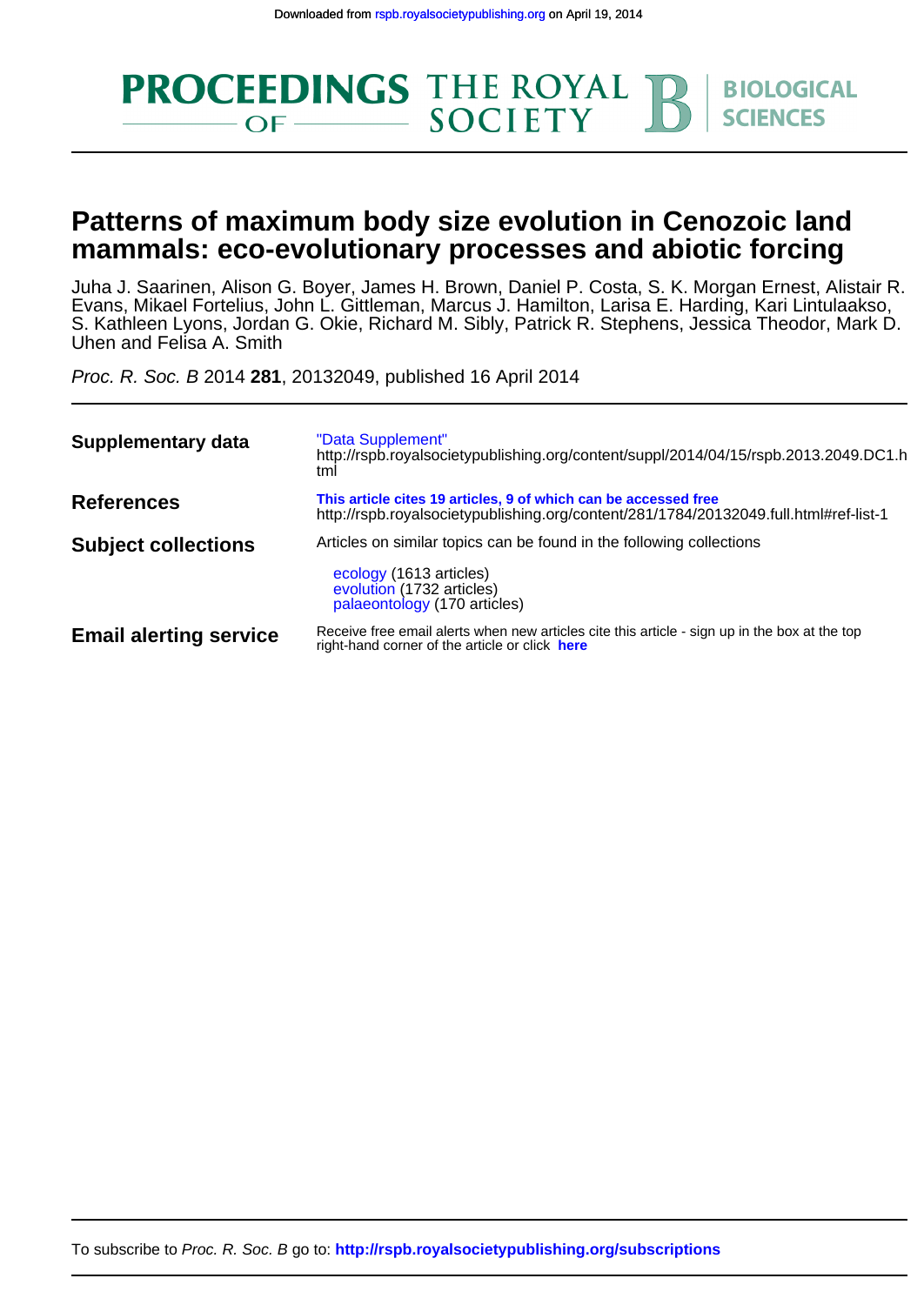

## rspb.royalsocietypublishing.org

# Research



Cite this article: Saarinen JJ et al. 2014 Patterns of maximum body size evolution in Cenozoic land mammals: eco-evolutionary processes and abiotic forcing. Proc. R. Soc. B 281: 20132049. http://dx.doi.org/10.1098/rspb.2013.2049

Received: 7 August 2013 Accepted: 21 March 2014

Subject Areas:

ecology, evolution, palaeontology

#### Keywords:

body size, maximum size frequency, mammals, Cenozoic, evolution, macroecology

#### Author for correspondence:

Juha J. Saarinen e-mail: [juha.saarinen@helsinki.fi](mailto:juha.saarinen@helsinki.fi)

Electronic supplementary material is available at<http://dx.doi.org/10.1098/rspb.2013.2049> or via<http://rspb.royalsocietypublishing.org>.



# Patterns of maximum body size evolution in Cenozoic land mammals: eco-evolutionary processes and abiotic forcing

Juha J. Saarinen<sup>1</sup>, Alison G. Boyer<sup>2</sup>, James H. Brown<sup>3</sup>, Daniel P. Costa<sup>5</sup> , S. K. Morgan Ernest<sup>6</sup>, Alistair R. Evans<sup>7</sup>, Mikael Fortelius<sup>1</sup>, John L. Gittleman<sup>8</sup> , Marcus J. Hamilton<sup>3,4,9</sup>, Larisa E. Harding<sup>3</sup>, Kari Lintulaakso<sup>1</sup> , S. Kathleen Lyons<sup>10</sup>, Jordan G. Okie<sup>3,11</sup>, Richard M. Sibly<sup>12</sup>, Patrick R. Stephens<sup>8</sup>, Jessica Theodor<sup>13</sup>, Mark D. Uhen<sup>14</sup> and Felisa A. Smith<sup>3</sup>

<sup>1</sup>Department of Geosciences and Geography, University of Helsinki, Helsinki, Finland <sup>2</sup>Department of Ecology and Evolutionary Biology, University of Tennessee, Knoxville, TN, USA  $^3$ Department of Biology, and  $^4$ Department of Anthropology, University of New Mexico, Albuquerque, NM, USA Department of Ecology and Evolutionary Biology, University of California, Santa Cruz, CA, USA Department of Biology and the Ecology Center, Utah State University, Logan, UT, USA  $\mathrm{^{7}}$ School of Biological Sciences, Monash University, Victoria, Australia Odum School of Ecology, University of Georgia, Athens, GA, USA Santa Fe Institute, Santa Fe, NM, USA Department of Paleobiology, Smithsonian Institution, Washington, DC, USA School of Earth and Space Exploration, Arizona State University, Tempe, Arizona, USA School of Biological Sciences, University of Reading, Reading, UK Department of Biological Sciences, University of Calgary, Calgary, Alberta, Canada  $^{14}$ Department of Atmospheric, Oceanic and Earth Sciences, George Mason University, Fairfax, VA, USA

There is accumulating evidence that macroevolutionary patterns of mammal evolution during the Cenozoic follow similar trajectories on different continents. This would suggest that such patterns are strongly determined by global abiotic factors, such as climate, or by basic eco-evolutionary processes such as filling of niches by specialization. The similarity of pattern would be expected to extend to the history of individual clades. Here, we investigate the temporal distribution of maximum size observed within individual orders globally and on separate continents. While the maximum size of individual orders of large land mammals show differences and comprise several families, the times at which orders reach their maximum size over time show strong congruence, peaking in the Middle Eocene, the Oligocene and the Plio-Pleistocene. The Eocene peak occurs when global temperature and land mammal diversity are high and is best explained as a result of niche expansion rather than abiotic forcing. Since the Eocene, there is a significant correlation between maximum size frequency and global temperature proxy. The Oligocene peak is not statistically significant and may in part be due to sampling issues. The peak in the Plio-Pleistocene occurs when global temperature and land mammal diversity are low, it is statistically the most robust one and it is best explained by global cooling. We conclude that the macroevolutionary patterns observed are a result of the interplay between eco-evolutionary processes and abiotic forcing.

# 1. Introduction

The ecological opportunity provided by the end Cretaceous extinction, which eliminated dinosaurs and other large-bodied taxa, led to a rapid increase in mammal body size [\[1](#page-9-0)–[4](#page-9-0)]. Within 30 Myr, mammals ranged in size from 2 g to over 10 tons, filling a variety of ecological niches [[2](#page-9-0)]. This pattern of rapid exponential growth, followed by a plateau as physiological, ecological and life-history factors imposed constraints on large-bodied mammals, is found on all continents during the Cenozoic. This led to the suggestion that physical drivers such as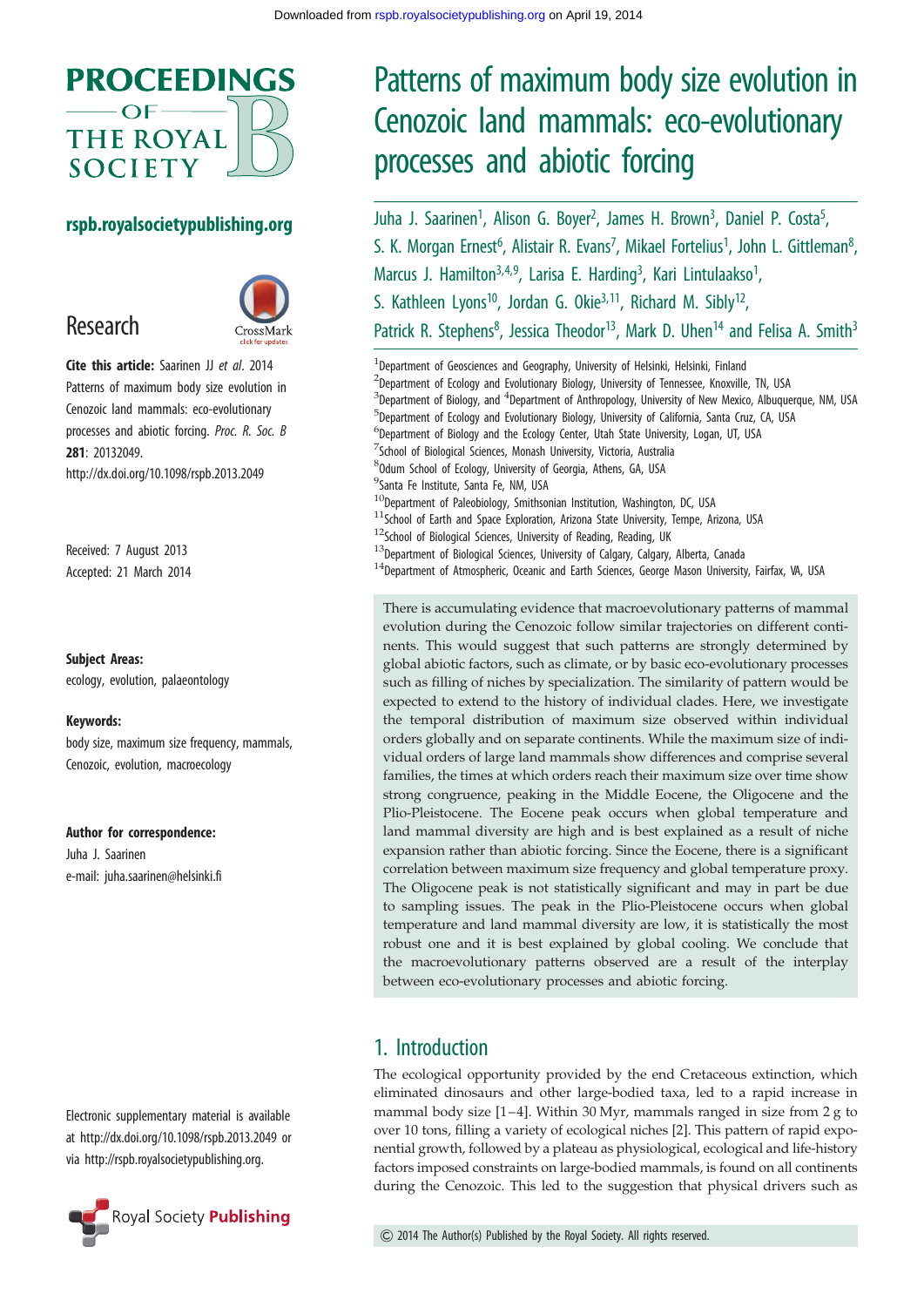temperature and land mass may have affected maximum size fluctuations through time [[2](#page-9-0)], even if eco-evolutionary processes such as filling of niches by specialization and competition have most probably driven the early phase of rapid body size increase [[5](#page-9-0)]. There is currently little agreement as to which is the dominant effect as opposite conclusions have been reached by studies using different approaches [[2,3,6](#page-9-0)–[8](#page-9-0)].

Two main hypotheses encapsulate the major factors most widely thought to underlie the evolution of mammal body size, Cope's rule and Bergmann's rule. Cope's rule refers to the tendency of mammal clades to increase in size throughout their evolutionary history, an observation widely attributed to Cope [\[3,9](#page-9-0)–[12\]](#page-9-0). Alroy [\[1\]](#page-9-0) provided evidence supporting Cope's rule showing that, based on body mass estimates, North American fossil mammal species are on average 9.1% larger than older species in the same genera. Raia et al. [\[3](#page-9-0)] suggest that Cope's rule is explained by increasing clade-level niche expansion during the Cenozoic because of ecological specialization of species rather than active selection for larger size.

Bergmann's rule refers to the tendency of the body size of species within a taxonomic group to be larger in colder environments, both across time and space. It is often considered to imply that evolution of larger size is driven by factors associated with climate, based on the physiological benefits of large body volume under cold conditions [\[13](#page-9-0)]. Not only cold, but also dry and seasonally harsh climatic conditions can favour large body size through benefits in increased fasting endurance, increased ability to migrate following favourable conditions and decreased loss of water [\[13,14](#page-9-0)]. Other hypotheses of abiotic, environmental factors affecting body size evolution have concentrated on the possible effects of atmospheric oxygen percentage and land area on maximum body size [\[6,7,15](#page-9-0),[16](#page-9-0)].

Janis [[17\]](#page-9-0) and later Smith et al. [[2\]](#page-9-0) already noted similar evolutionary trends among mammals across the continents and related them causally to global climatic and vegetation changes as well as dispersal events during the Cenozoic. Jernvall et al. [[18\]](#page-10-0) also showed highly congruent trends between three continents in the Cenozoic history of mammal diversity and disparity of dental morphology based on data compiled by Savage & Russel [\[19](#page-10-0)]. The observation of congruent evolutionary patterns on separate continents is thus well established and deserves attention. To explore the patterns in more detail, we therefore investigated the patterns of maximum size evolution in terrestrial mammal orders and analysed them in relation to proxy data for global temperature, atmospheric oxygen content and taxonomic diversity. In addition to analysing the maximum size evolution for each order, we analysed the frequency at which orders reached their maximum size in successive time intervals at the subepoch level. This approach allowed us to separate between the patterns of maximum size evolution of the orders and the timing at which maximum size typically occurs in mammals. Any congruence in the timing of maximum size can then be evaluated against the hypotheses of how eco-evolutionary processes and abiotic forcing have affected mammal body size evolution during the Cenozoic.

# 2. Material and methods

Our analyses used a database of the largest mammalian species in each order for each subepoch of the Cenozoic on each different continent (MAMMOTH v1.0) [[2](#page-9-0)]. The mass estimates provided in MAMMOTH were obtained in a variety of ways. For some mammal species, estimates were directly available from the primary or the secondary literature or from online databases (Paleobiology Database (PaleoBD), [http://paleobiodb.org/cgi](http://paleobiodb.org/cgi-bin/bridge.pl)[bin/bridge.pl](http://paleobiodb.org/cgi-bin/bridge.pl)); New and Old Worlds Database of Fossil Mammals (NOW), University of Helsinki, Mikael Fortelius (coordinator),<http://www.helsinki.fi/science/now/>). Primary literature was preferentially used as the source. For other species, body mass was estimated using either molar or limb measurements obtained from the literature, unpublished compilations provided by authorities, extracted from online databases or measured directly from museum specimens. Molars, in particular, provide a robust basis for estimating mass for both fossil and modern mammals [[20](#page-10-0)]. Mass was estimated from skeletal or dental measurements using ordinal or family specific allometric regressions based on extant taxa. Fossil ages were standardized using the midpoint for each Cenozoic subepoch on the geological time scale [[21](#page-10-0)].

We plotted maximum size for long-duration orders globally and on continents separately, and analysed whether these patterns are correlated with any abiotic variable (atmospheric oxygen percentage [[15](#page-9-0)], global land area [[22](#page-10-0)], or  $\delta^{18}O$  fraction in global marine isotope record [[23](#page-10-0)]). For the present purposes, the analysis was restricted to terrestrial habitats and well sampled, terrestrial placental mammal orders with long durations in the fossil record. We used data for North America, Eurasia, Africa and South America. Australia and Antarctica were excluded because of lack of extensive Cenozoic mammal fossil records. The South American record is incomplete and results are only shown for the maximum size trends of the orders.

We analysed the frequency of the largest maximum body size occurrence in terrestrial placental mammal orders on each subepoch of the Cenozoic in order to examine whether they typically follow a specific pattern of maximum size occurrence or whether there are times when multiple orders tend to reach maximum size simultaneously. This was done by counting the number of orders that reach their maximum size for a given subepoch, both globally and on continents separately, and then calculating the ratio of the number of orders reaching their maximum to the total number of orders present in a given subepoch. Hereafter, we refer to this metric as maximum size frequency (MxSF). We used a likelihood ratio (LR) test [\[3,](#page-9-0)[24](#page-10-0)] to evaluate whether there are statistically significant peaks in the MxSF through time globally and on the major continents separately. For the LR test, an average MxSF was calculated by dividing the sum of the numbers of maximum size orders by the sum of the numbers of orders present over the whole time series, and this average MxSF value was used to calculate a predicted, unbiased number of maximum size orders for each time bin based on the number of orders present. Likelihood values for observed and predicted numbers of maximum size orders of the total numbers of orders present were then calculated for each time bin. The LRs were then calculated comparing the likelihoods of the observed number of maximum size orders against the likelihoods of the predicted number of maximum size orders for each time bin.

We examined the effect of evolutionary time on MxSF by plotting the number of orders that have their maximum size against the time from origination to maximum size in those orders both in absolute time  $(Myr =$  millions of years) and generations (Mgen  $=$  millions of generations; see [[25](#page-10-0)] for the method of estimating generation times).

We did a multiple regression analysis in order to find out whether any of the abiotic factors (atmospheric oxygen percentage, global land area or  $\delta^{18}O$  fraction in global marine isotope record), absolute time in Myr or number of orders (ordinal diversity) correlate with the temporal pattern of MxSF. The MxSF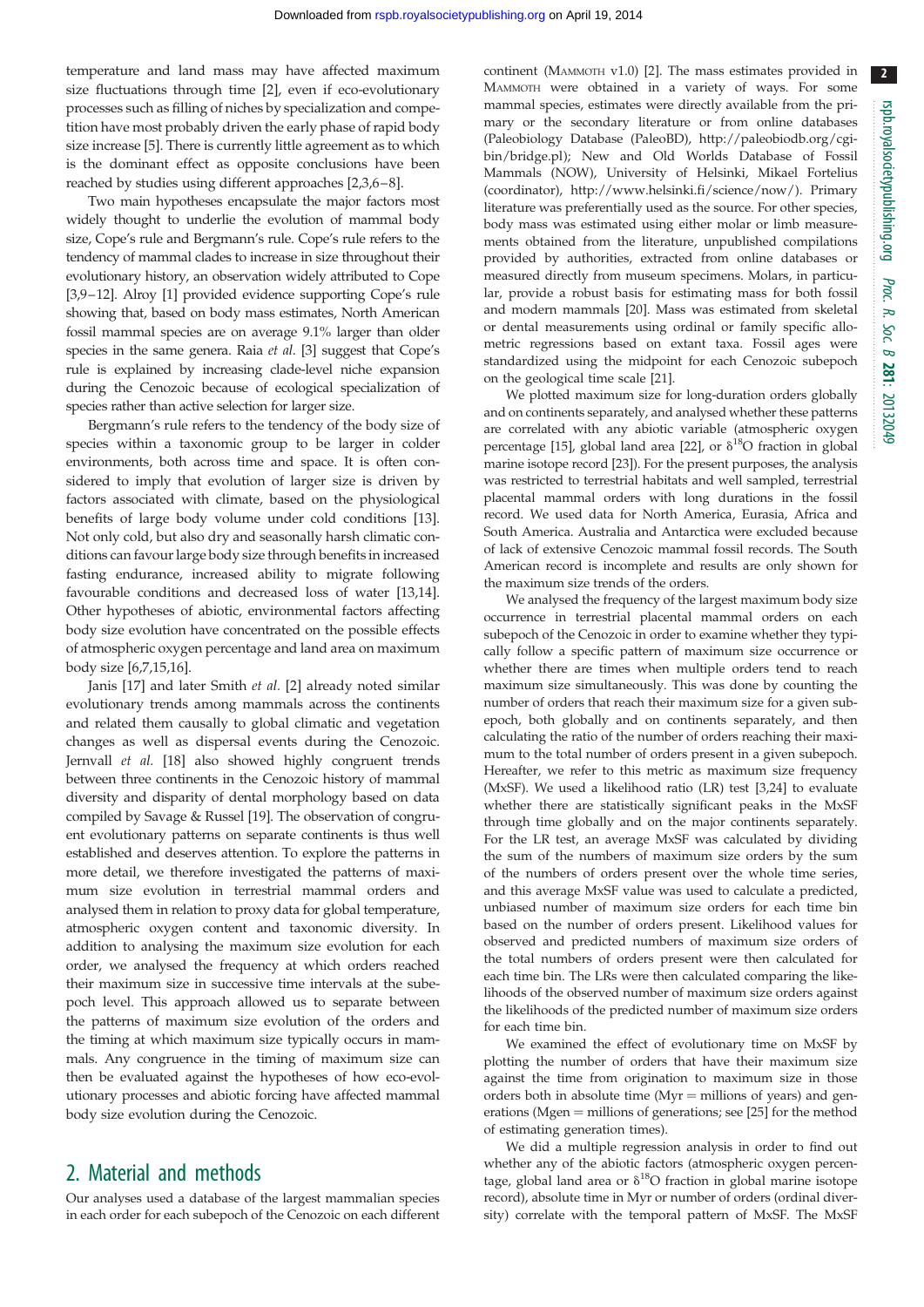<span id="page-3-0"></span>

Figure 1. Maximum body size in major terrestrial mammal orders on continents throughout the Cenozoic. x-axis = time in Myr, y-axis = maximum body mass (log-transformed).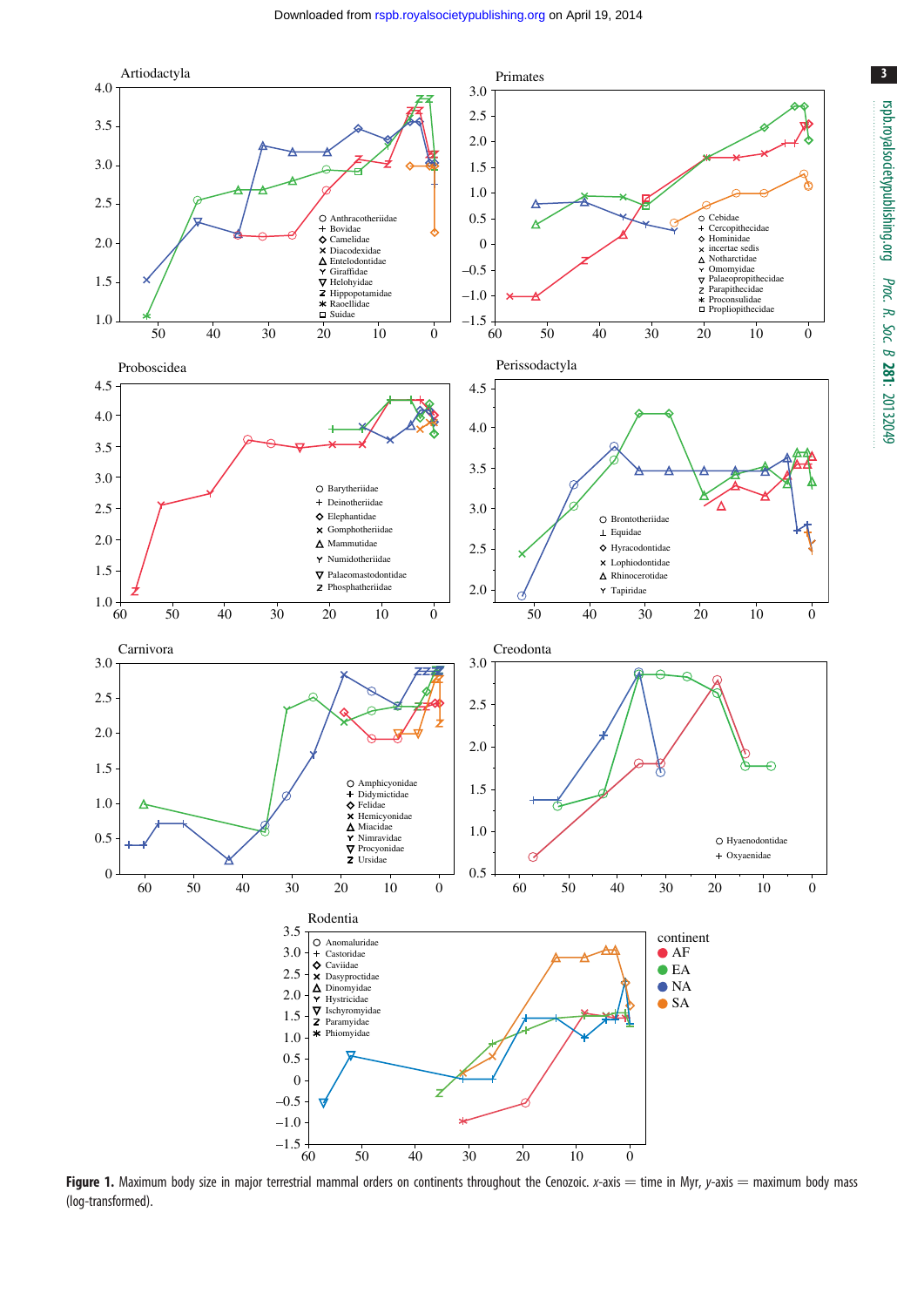<span id="page-4-0"></span>

Figure 2. MxSF through time. (a) Global MxSF as percentage of terrestrial mammal orders. (b) Ordinal diversity as number of mammal orders included in this study. (c) MxSF in Africa, Eurasia and North America.

values were not log-transformed for this analysis. The multiple correlation analysis of MxSF and the predicting variables were done separately for the early phase of exponential maximum body size evolution (from the beginning of the Cenozoic 65.5 Ma to the Late Eocene 33.9 Ma) and for the time since the saturation of maximum size evolution (from Late Eocene 33.9 Ma to present), based on the results by Smith et al. [\[2\]](#page-9-0). By doing this, we seek to answer the question of whether the timing of maximum size occurrence in mammal orders is driven by abiotic factors or only by basic eco-evolutionary patterns. If there are significant temporal peaks of ordinal MxSF, and if these peaks correlate with time, ordinal diversity or abiotic factors (climate, land area or atmospheric oxygen), we can conclude that those factors have played a significant role in the maximum size evolution of mammals.

# 3. Results

The major orders of large terrestrial mammals show mostly relatively similar patterns of maximum size evolution throughout the Cenozoic across the major continents ([figure 1](#page-3-0)), and their maximum size is in most cases significantly correlated with the global  $\delta^{18}O$  data and land area estimates through the Cenozoic (electronic supplementary material, table S1). This result is consistent with the overall global pattern of maximum size evolution in mammals [[2](#page-9-0)]. Within the orders, there is typically no single clade which would dominate the maximum size range, but instead there are multiple clades which present the maximum size at different times. Repeated replacements of clades having maximum size within the orders throughout their Cenozoic evolution are evident in Perissodactyla (Lophiodontidae— Brontotheriidae—Hyracodontidae—Rhinocerotidae), in Proboscidea (Phosphatheriidae—Numidotheriidae—Barytheriidae— Deinotheriidae—Elephantidae), in Artiodactyla (Diacodexidae—Anthracotheriidae—Entelodontidae—Camelidae/Hippopotamidae), in Carnivora (Miacidae—Amphicyonidae— Ursidae), in Creodonta (Oxyaenidae—Hyaenodontidae), in Rodentia (Ischyromyidae—Castoridae—Dinomyidae) and in Old World Primates (Notharctidae—Parapithecidae/ Propliopithecidae—Hominidae).

The MxSF shows three global peaks during the Cenozoic: Middle Eocene, Late Oligocene and Late Pliocene–Pleistocene (figure 2a; electronic supplementary material table S2). The Middle Eocene and the Late Pliocene–Pleistocene peaks are statistically significant based on the LR test ([table 1\)](#page-5-0), whereas the Late Oligocene peak is not quite significant. The global MxSF peaks are reflected on the Eurasian and North American continents, but not in Africa, which lacks extensive Palaeogene mammal record (figure 2). The Pleistocene peak is statistically significant and very prominent in Eurasia and North America,

4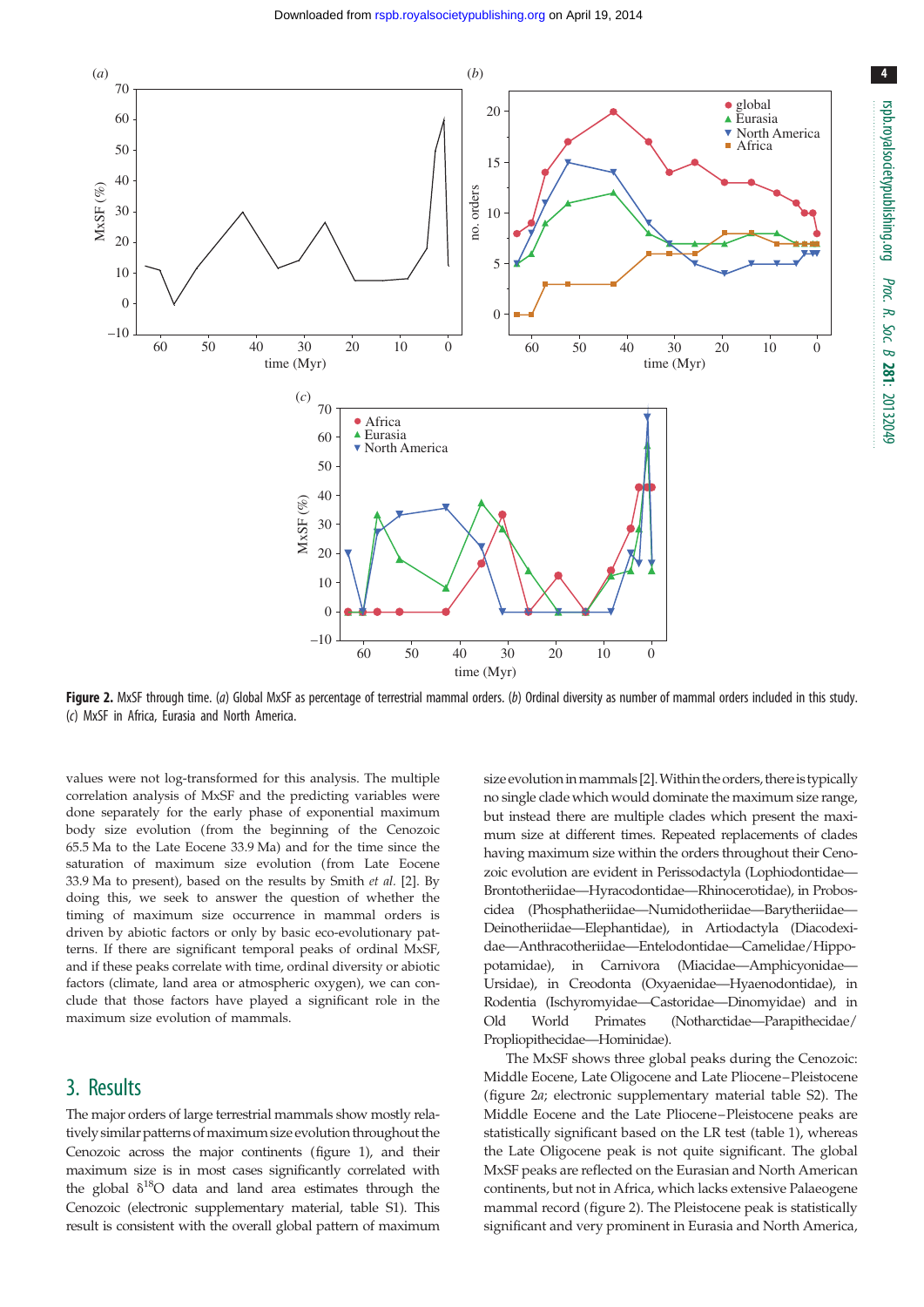<span id="page-5-0"></span>

| <b>Table 1.</b> Likelihood ratio values for MxSF through the Cenozoic. (LR $=$ Likelihood ratio. Significant LR values are given in bold.) |  |  |
|--------------------------------------------------------------------------------------------------------------------------------------------|--|--|
|--------------------------------------------------------------------------------------------------------------------------------------------|--|--|

| continent     | subepoch          | time (Myr) | no. orders<br>present | no. orders<br>with max. size | <b>MxSF (%)</b> | <b>LRT</b> |
|---------------|-------------------|------------|-----------------------|------------------------------|-----------------|------------|
| global        | Early Palaeocene  | 63.3       | 8                     |                              | 13              | 0.498      |
|               | Middle Palaeocene | 60.2       | Q                     |                              | 11              | 0.379      |
|               | Late Palaeocene   | 57.25      | 14                    |                              | 0               | 0.022      |
|               | Early Eocene      | 52.5       | 17                    |                              | 12              | 0.189      |
|               | Middle Eocene     | 42.9       | 20                    |                              | 30              | 32.779     |
|               | Late Eocene       | 35.55      | 17                    |                              | 12              | 0.189      |
|               | Early Oligocene   | 31.15      | 14                    |                              | 14              | 0.43       |
|               | Late Oligocene    | 25.715     | 15                    |                              | 27              | 6.489      |
|               | Early Miocene     | 19.5       | 13                    |                              | 8               | 0.127      |
|               | Middle Miocene    | 13.79      | 13                    |                              | 8               | 0.127      |
|               | Late Miocene      | 8.47       | 12                    |                              | 8               | 0.167      |
|               | Early Pliocene    | 4.465      | 11                    |                              | 18              | 0.977      |
|               | Late Pliocene     | 2.703      | 10                    |                              | 50              | 113.74     |
|               | Pleistocene       | 0.9035     | 10                    |                              | 60              | 506.954    |
|               | Holocene          | 0.005      | 8                     |                              | 13              | 0.498      |
|               | summary           |            | 191                   | 35                           | 18.3            |            |
| Eurasia       | Early Palaeocene  | 63.3       |                       |                              |                 | 0.255      |
|               | Middle Palaeocene | 60.2       |                       |                              | U               | 0.194      |
|               | Late Palaeocene   | 57.25      | g                     |                              | 33              | 7.916      |
|               | Early Eocene      | 52.5       |                       |                              | 18              | 1.013      |
|               | Middle Eocene     | 42.9       | 12                    |                              | 8               | 0.170      |
|               | Late Eocene       | 35.55      | 8                     |                              | 38              | 10.403     |
|               | Early Oligocene   | 31.15      |                       |                              | 29              | 3.022      |
|               | Late Oligocene    | 25.715     |                       |                              | 14              | 0.668      |
|               | Early Miocene     | 19.5       |                       |                              | 0               | 0.148      |
|               | Middle Miocene    | 13.79      |                       |                              | U               | 0.112      |
|               | Late Miocene      | 8.47       | 8                     |                              | 13              | 0.508      |
|               | Early Pliocene    | 4.465      |                       |                              | 14              | 0.668      |
|               | Late Pliocene     | 2.703      |                       |                              | 29              | 3.022      |
|               | Pleistocene       | 0.9035     |                       |                              | 57              | 61.849     |
|               | Holocene          | 0.005      |                       |                              | 14              | 0.668      |
|               | summary           |            | 116                   |                              | 18.1            |            |
| North America | Early Palaeocene  | 63.3       |                       |                              | 20              | 0.953      |
|               | Middle Palaeocene | 60.2       |                       |                              |                 | 0.108      |
|               | Late Palaeocene   | 57.25      |                       |                              | 77              | 2.630      |
|               | Early Eocene      | 52.5       | 15                    |                              | 33              | 12.662     |
|               | Middle Eocene     | 42.9       | 14                    |                              | 36              | 16.721     |
|               | Late Eocene       | 35.55      |                       |                              | 77              | 1.199      |
|               | Early Oligocene   | 31.15      |                       |                              |                 | 0.143      |
|               | Late Oligocene    | 25.715     |                       |                              |                 | 0.249      |
|               | Early Miocene     | 19.5       |                       |                              |                 | 0.329      |
|               | Middle Miocene    | 13.79      |                       |                              |                 | 0.249      |
|               | Late Miocene      | 8.47       |                       |                              |                 | 0.249      |
|               | Early Pliocene    | 4.465      |                       |                              | 20              | 0.953      |
|               | Late Pliocene     | 2.703      | 6                     |                              | 17              | 0.722      |

(Continued.)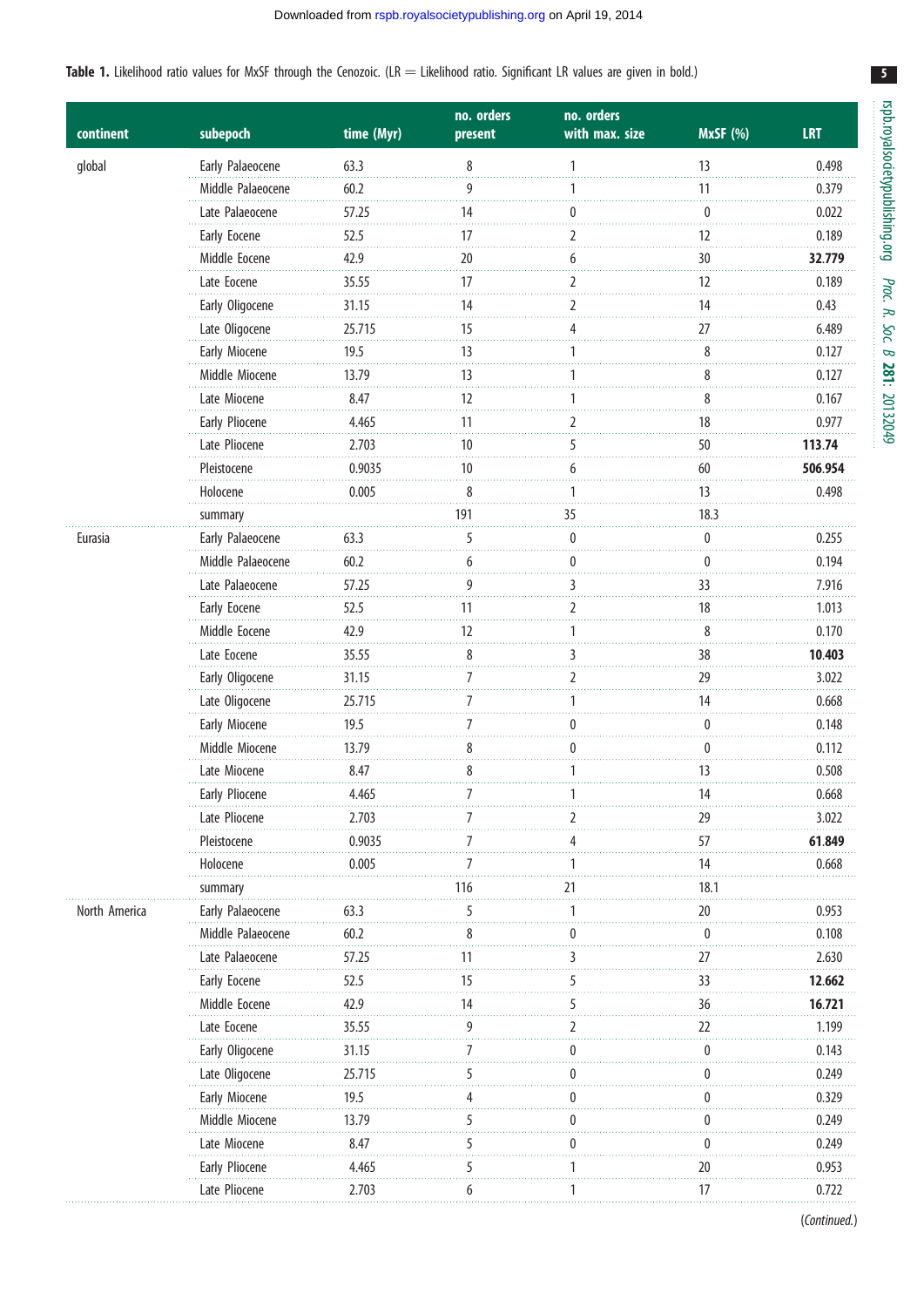### Table 1. (Continued.)

| continent | subepoch          | time (Myr) | no. orders<br>present | no. orders<br>with max. size | <b>MxSF (%)</b> | <b>LRT</b> |
|-----------|-------------------|------------|-----------------------|------------------------------|-----------------|------------|
|           | Pleistocene       | 0.9035     |                       |                              | 67              | 40.412     |
|           | Holocene          | 0.005      |                       |                              | 17              | 0.722      |
|           | summary           |            | 111                   | 23                           | 20.7            |            |
| Africa    | Early Palaeocene  | 63.3       |                       |                              |                 | 1.000      |
|           | Middle Palaeocene | 60.2       |                       |                              |                 | 1.000      |
|           | Late Palaeocene   | 57.25      |                       |                              |                 | 0.218      |
|           | Early Eocene      | 52.5       |                       |                              |                 | 0.218      |
|           | Middle Eocene     | 42.9       |                       |                              |                 | 0.218      |
|           | Late Eocene       | 35.55      |                       |                              | 17              | 0.232      |
|           | Early Oligocene   | 31.15      |                       |                              | 33              | 1.132      |
|           | Late Oligocene    | 25.715     |                       |                              |                 | 0.048      |
|           | Early Miocene     | 19.5       | 8                     |                              | 13              | 0.084      |
|           | Middle Miocene    | 13.79      |                       |                              |                 | 0.017      |
|           | Late Miocene      | 8.47       |                       |                              |                 | 0.140      |
|           | Early Pliocene    | 4.465      |                       |                              | 29              | 0.681      |
|           | Late Pliocene     | 2.703      |                       |                              | 43              | 3.321      |
|           | Pleistocene       | 0.9035     |                       |                              | 43              | 3.321      |
|           | Holocene          | 0.005      |                       |                              |                 | 3.321      |
|           | summary           |            | 78                    | 16                           | 20.5            |            |

whereas the significant Eocene peak appears somewhat earlier in North America (in the Early–Middle Eocene) than in Eurasia (in the Late Eocene) [\(table 1](#page-5-0)). LR values of greater than or equal to 8 indicate significant peaks [\[24](#page-10-0)].

The Eocene peak of MxSF parallels the particularly high ordinal diversity during this period, even if MxSF is in general not significantly correlated with diversity, and is most prominent in North America, which has a good Palaeogene mammal record. This peak comprises archaic orders which originated early and became extinct after the Eocene ('Condylarthra', Dinocerata, Mesonychia, Plesiadapiformes, Taeniodonta and Tillodontia). The Oligocene peak is barely significant and it does not coincide with any peak in diversity but follows climatic deterioration after the Eocene. The statistically most robust peak in the MxSF in mammals is that of the Late Pliocene–Pleistocene, where 50% of the orders have their maximum size. It comprises some of the most diverse extant large terrestrial mammal orders (Carnivora, Primates and Artiodactyla), but also some endemic South American orders (Xenarthra, Litopterna and Notoungulata). Also Proboscidea, Perissodactyla and Rodentia include notably large sized species in the Late Pliocene and especially Pleistocene, but their maximum size peaks occur earlier. The Late Pliocene–Pleistocene peak does not correspond with high ordinal diversity [\(figure 2](#page-4-0)b).

The number of orders with their time of maximum size evolution is shown in both absolute time (Myr) and generations (Mgen) in [figure 3](#page-7-0) (see the electronic supplementary material table S3 for the data). The strong peak in the orders which evolved their maximum size relatively fast in 0–10 Mgen comprises mostly the orders which have their maximum size in the Eocene. However, the orders which have their maximum size in the Plio-Pleistocene include ones which evolved their

maximum size in 5–10 Mgen, 10–20 Mgen and 20–30 Mgen ([figure 3](#page-7-0)). This suggests that although the 0–10 Mgen peak in the evolutionary time in generations parallels the Middle Eocene peak in MxSF, evolutionary time in generations fails to explain the Plio-Pleistocene peak in MxSF conclusively.

The variable that explains most of the variation in MxSF in the period after the saturation point of the maximum size evolution [\[2\]](#page-9-0) (33.9 Ma–present) is the global  $\delta^{18}O$  fractions from the ocean isotope record ([table 2\)](#page-8-0). No other variable shows significant correlation with the MxSF. In the early phase (65.5 –33.9 Myr ago), none of the variables (time, ordinal diversity or the abiotic variables) show significant correlation with the MxSF. The timing of the MxSF peaks clearly shows that the Middle Eocene peak corresponds with rapid diversification of mammal orders (Cope's rule), whereas the Oligocene and the Pliocene –Pleistocene peaks occur at times of low diversity and correspond instead with harsh climatic conditions (Bergmann's rule).

# 4. Discussion

Maximum body size in major terrestrial land mammal orders shows coarsely similar global and regional trajectories with strong increase in maximum size especially in the early phase and peaking of maximum size in the Pleistocene. Perissodactyla, Proboscidea and Rodentia are different in that their global maximum size peak occurs much earlier than the Plio-Pleistocene (for Perissodactyla in Oligocene, for Proboscidea in Late Miocene and for Rodentia in Pliocene). Primates have an almost continuously increasing maximum size trend until the Pleistocene except in North America.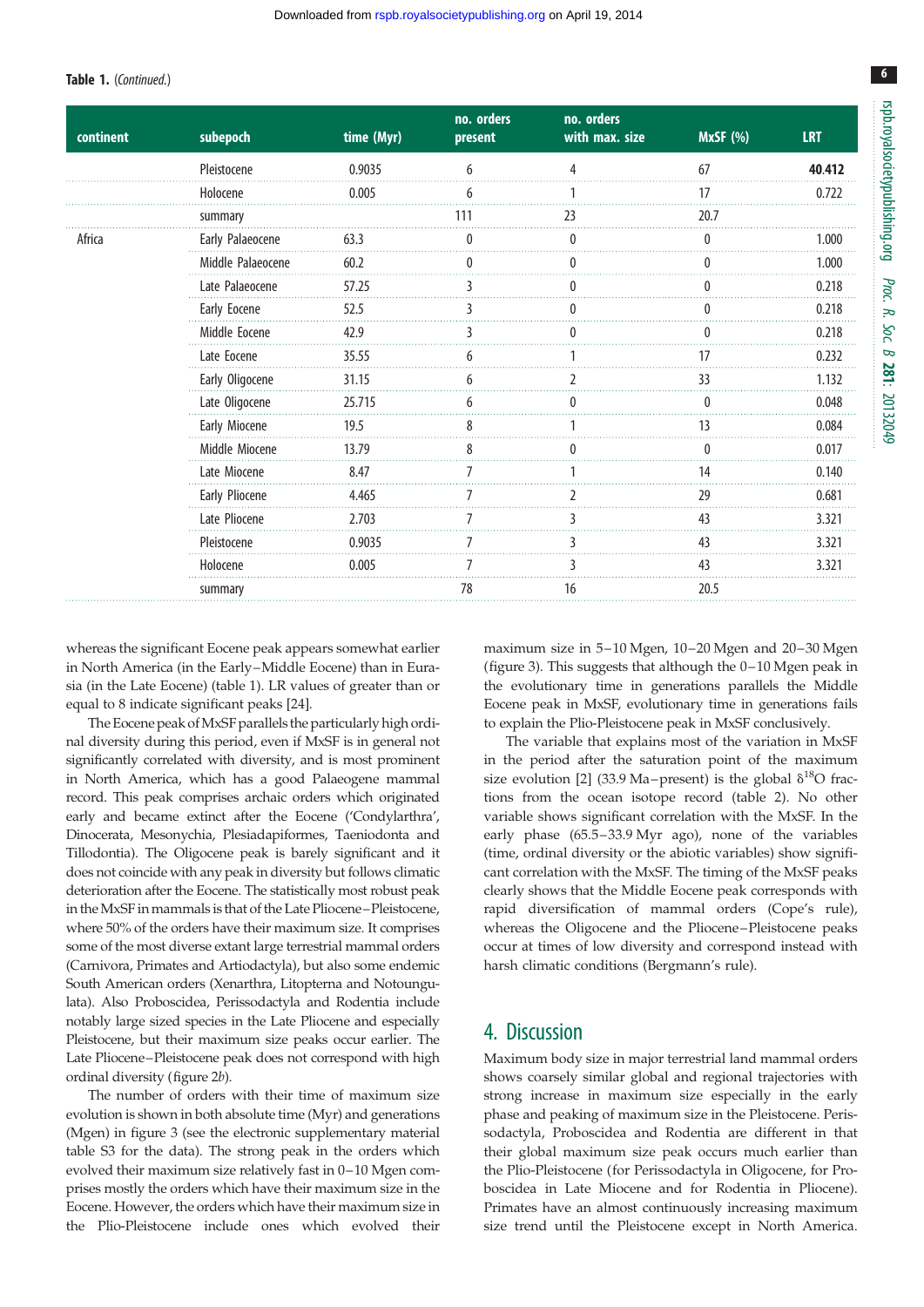<span id="page-7-0"></span>

Figure 3. Occurrence of maximum size in mammal orders since time of origination in (a) absolute time and (b) in Mgen. y-axis = number of orders.

Maximum size occurs in several clades within an order rather than in a single clade during the evolution of the orders. This is evident in Perissodactyla, Proboscidea, Artiodactyla, Carnivora and in Old World Primates. This finding suggests that maximum size evolution is not clade-specific, and would further indicate that there are universal driving forces behind the maximum size evolution of mammals which have affected maximum size evolution similarly within the orders despite taxonomic diversity. These driving forces are either eco-evolutionary processes (filling of niches by specialization and competition) or abiotic changes (climatic forcing).

The peaks in MxSF reflect patterns of body size evolution at high taxonomic levels. Globally, there are two statistically significant MxSF peaks, in the Middle Eocene and in the Late Pliocene–Pleistocene. The Middle Eocene peak is caused by archaic mammal orders ('Condylarthra', Mesonychia, Pantodonta, Plesiadapiformes, Tillodonta, Taeniodonta and Dinocerata). The Middle Eocene peak is most prominent in North America, possibly because of more complete and better sampled fossil record, especially compared to the mostly lacking record in Africa. This sampling bias may also explain why there is no peak in MxSF (or in diversity of mammal orders) in the Eocene of Africa. A significant Eocene peak in MxSF occurs in Eurasia as well but is somewhat later than the one in North America (Late Eocene). The peaking of the MxSF in the Middle Eocene is consistent with the other recent findings [[2,4\]](#page-9-0), which indicate a rapid initial burst in body size evolution in mammals after the Late Cretaceous mass extinction through ecological specialization before reaching a 'cut-off point' in the Middle Eocene. The peak in MxSF in the Late Oligocene is not statistically significant and it is driven by Eurasian and African data. It is probably caused by the decrease in ordinal diversity after the Eocene maximum and the appearance of some very large forms in a few mammal orders. Perissodactyla is perhaps the most notable case because their ultimate maximum size peak is clearly in the Oligocene with the giant indricotheres. The Oligocene peak in MxSF may be a sampling artefact, but it may also be connected to the climatic cooling from the Late Eocene to Oligocene [\[26,27\]](#page-10-0).

The Late Pliocene–Pleistocene peak in MxSF is very prominent and statistically robust based on the LR test, and it involves large land mammal orders representing all the trophic groups. This peak is too strong to be explained merely by filling of larger body size niches in the orders which have survived

7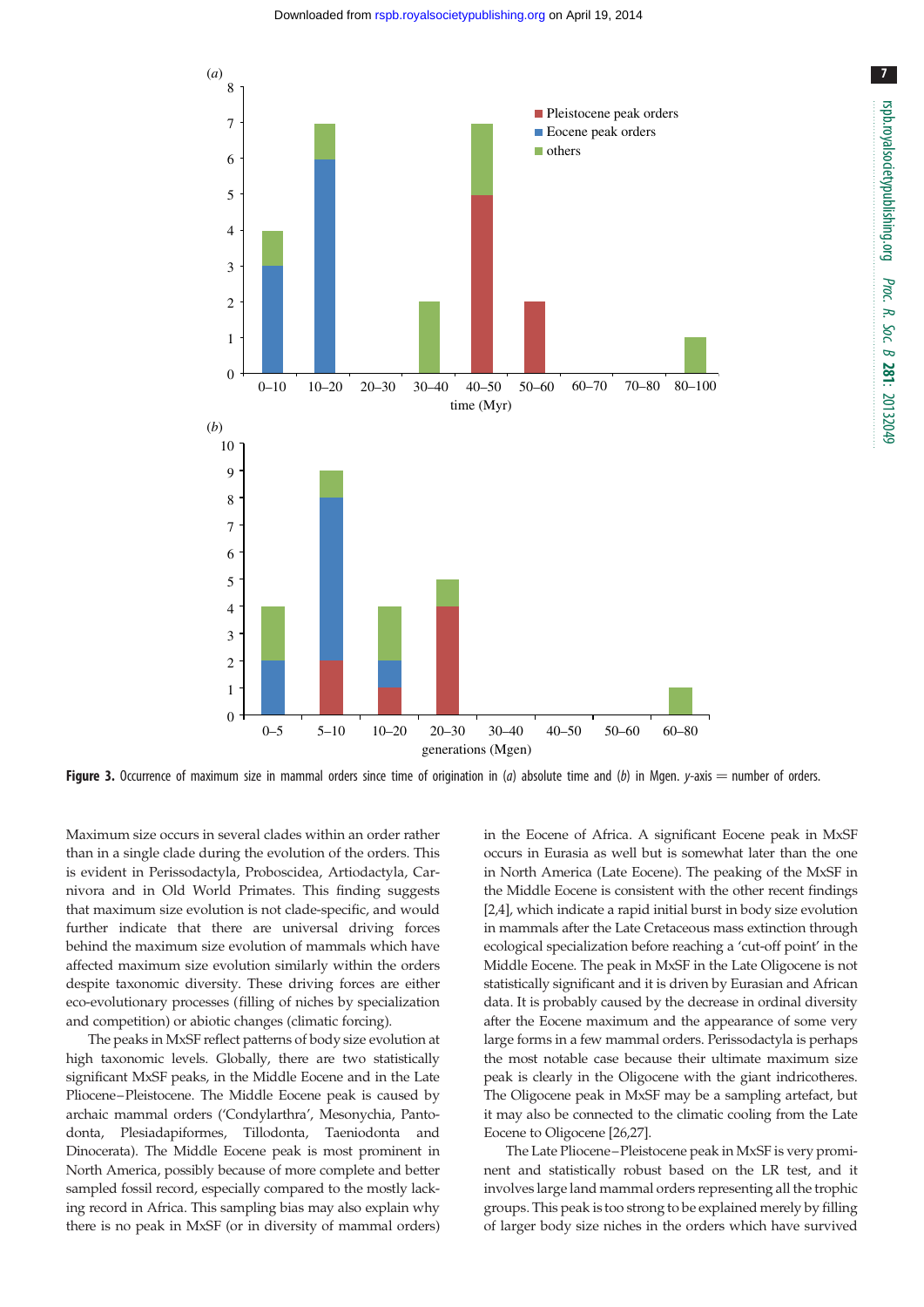<span id="page-8-0"></span>Table 2. Multiple regressions analysis of MxSF with time, number of orders and the abiotic variables ( $\delta^{18}$ O, global land area and atmospheric oxygen %) in the early phase of exponential growth (65.5– 33.9 Myr ago) and after the global maximum size saturation (33.9 Ma to present). (Note that for Africa there are data only for the period from 33.9 Ma to present. AIC  $=$  Akaike information criterion. Significant positive correlations are given in bold.)

| continent     | time period           | parameter              | $p$ -value | $R^2$ | <b>AIC</b> |
|---------------|-----------------------|------------------------|------------|-------|------------|
| Eurasia       | 33.9 Myr to present   | time (Myr)             | 0.39       | 0.12  | 79.42      |
|               |                       | no. orders present     | 0.28       | 0.19  | 78.81      |
|               |                       | $\delta^{18}$ 0        | 0.02       | 0.62  | 72.71      |
|               |                       | land area              | 0.56       | 0.06  | 80         |
|               |                       | atmospheric oxygen %   | 0.57       | 0.06  | 80         |
|               | $65.5 - 33.9$ Myr ago | time (Myr)             | 0.23       | 0.33  | 65.07      |
|               |                       | no. orders present     | 0.53       | 0.1   | 66.81      |
|               |                       | $\delta^{18}0$         | 0.46       | 0.14  | 66.54      |
|               |                       | land area              | 0.19       | 0.38  | 64.6       |
|               |                       | atmospheric oxygen %   | 0.44       | 0.16  | 66.46      |
| North America | 33.9 Myr to present   | time (Myr)             | 0.08       | 0.42  | 79.61      |
|               |                       | no. orders present     | 0.47       | 0.09  | 83.23      |
|               |                       | maximum body size (kg) | 0.05       | 0.39  | 92.96      |
|               |                       | $\delta^{18}0$         | 0.006      | 0.75  | 72.95      |
|               |                       | land area              | 0.14       | 0.33  | 80.8       |
|               |                       | atmospheric oxygen %   | 0.2        | 0.26  | 81.58      |
|               | 65.5-33.9 Myr ago     | time (Myr)             | 0.39       | 0.19  | 63.33      |
|               |                       | no. orders present     | 0.13       | 0.48  | 60.63      |
|               |                       | $\delta^{18}0$         | 0.9        | 0.004 | 64.55      |
|               |                       | land area              | 0.9        | 0.005 | 64.54      |
|               |                       | atmospheric oxygen %   | 0.47       | 0.14  | 63.69      |
| Africa        | 33.9 Myr to present   | time (Myr)             | 0.24       | 0.19  | 83.85      |
|               |                       | no. orders present     | 0.69       | 0.02  | 85.53      |
|               |                       | $\delta^{18}$ 0        | 0.02       | 0.57  | 78.2       |
|               |                       | land area              | 0.41       | 0.1   | 84.81      |
|               |                       | atmospheric oxygen %   | 0.27       | 0.17  | 84.09      |
| global        | 33.9 Myr to present   | time (Myr)             | 0.18       | 0.28  | 79.16      |
|               |                       | no. orders present     | 0.1        | 0.39  | 77.86      |
|               |                       | $\delta^{18}0$         | 0.01       | 0.66  | 73.11      |
|               |                       | land area              | 0.25       | 0.22  | 79.85      |
|               |                       | atmospheric oxygen %   | 0.41       | 0.12  | 80.8       |
|               | $65.5 - 33.9$ Myr ago | time (Myr)             | 0.39       | 0.19  | 59.88      |
|               |                       | no. orders present     | 0.35       | 0.22  | 59.67      |
|               |                       | $\delta^{18}0$         | 0.67       | 0.05  | 60.81      |
|               |                       | land area              | 0.89       | 0.006 | 61.09      |
|               |                       | atmospheric oxygen %   | 0.23       | 0.34  | 58.67      |

until Neogene and Quaternary times, especially because it does not coincide with any peak in diversity. Moreover, evolutionary time in generations does not conclusively explain the Plio-Pleistocene MxSF peak because it comprises orders which evolved their maximum size in 0–10 Mgen but also orders with much longer term maximum size evolution of 20–30 or 20–30 Mgen. Because evolutionary time alone does not explain the peaks in MxSF, it is more likely that abiotic (climatic) forcing rather than constant evolutionary increase in maximum size through time causes the pattern in MxSF.

Maximum body size of long-duration orders over the Cenozoic and the MxSF since the Eocene are significantly positively correlated with  $\delta^{18}O$ , and  $\delta^{18}O$  alone explains most of the variation in the MxSF data since the saturation point of maximum body size evolution (33.9 Ma to present). These findings support the hypothesis that global climate has had an effect on maximum body size evolution of mammals through the Cenozoic, although the patterns of maximum size and MxSF are not parallel to each other. Global land area is significantly correlated with the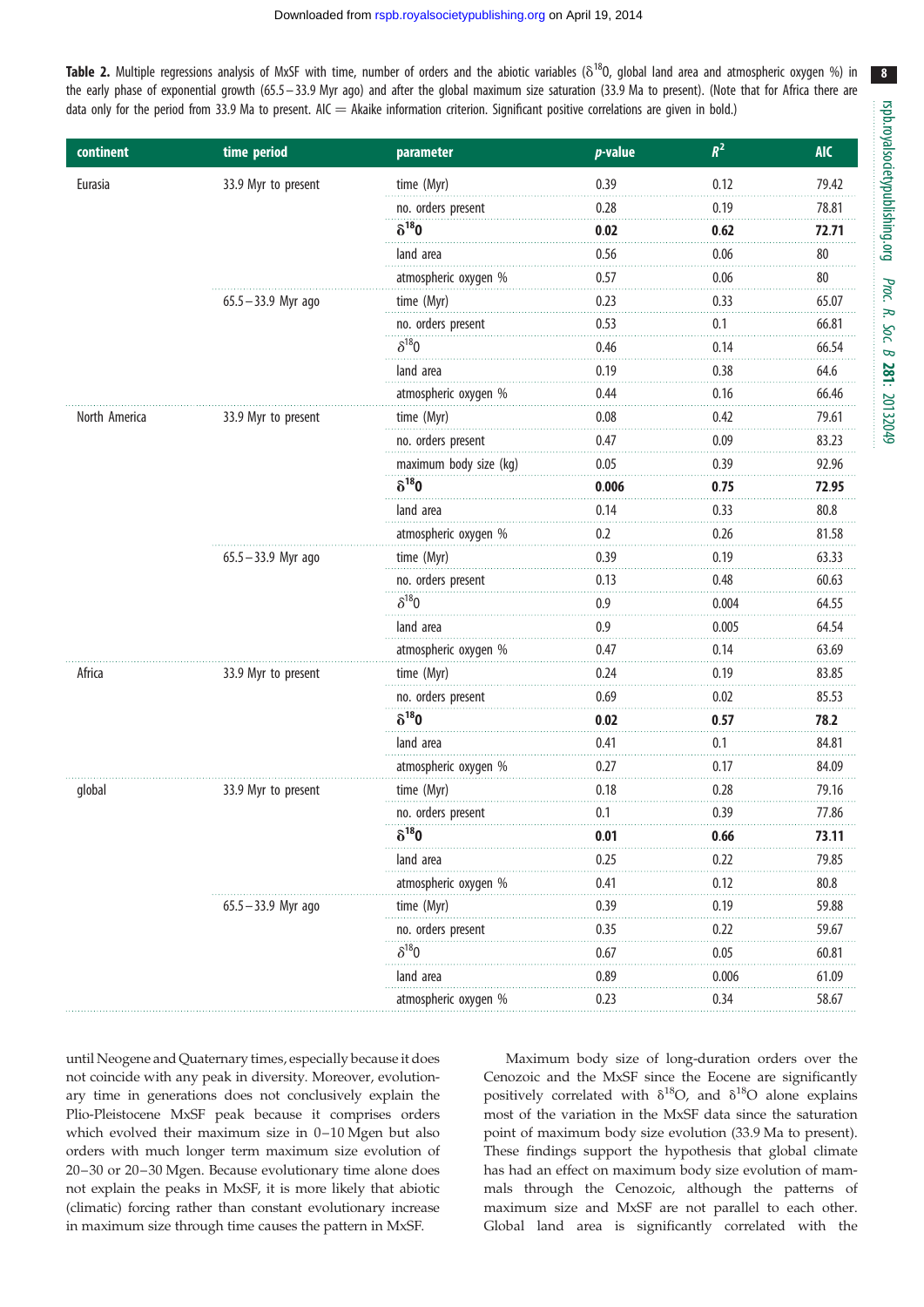<span id="page-9-0"></span>maximum size trajectories of long-duration mammal orders over the whole Cenozoic, but MxSF does not show any significant correlation with the land area. Atmospheric oxygen percentages do not show statistically significant correlations with MxSF, further supporting the conclusion of Smith et al. [2] that oxygen does not explain significantly the variation in global maximum mammalian body size.

We suggest that the strong seasonality and the dramatic glacial –interglacial shifts in the global temperatures [[25\]](#page-10-0) caused environmental conditions that favoured the evolution of particularly large body size in several modern orders of mammals in the Late Pliocene to Pleistocene. Note that the 'Late Pliocene' sensu [\[21](#page-10-0)] is partly considered to belong to the Early Pleistocene in the chronostratigraphic correlation table [\[28](#page-10-0)], and thus the Late Pliocene to Pleistocene maximum size peak could also be considered the 'Pleistocene peak' or the 'Ice Age peak' in a broader sense. The orders attaining their globally largest body size in the Late Pliocene or Pleistocene are Carnivora, Primates, Artiodactyla, Xenarthra, Litopterna and Notoungulata. In addition, the maximum body size of Proboscidea continues from the Late Miocene to Late Pliocene, and the Pleistocene forms were not much smaller. In fact, the proboscideans occupied maximum size niches in most continents (Africa, Eurasia and North America) for most of the Neogene, with some fluctuation in the maximum size. If the gigantic Oligocene indricotheriid perissodactyls, which can be seen as a very specialized clade among the Perissodactyla, are excluded, the rest of Perissodactyla had their largest body size in the Late Pliocene and Pleistocene in the form of the elasmotherine rhinoceroses of the genus Elasmotherium. The obvious dominance of this 'Ice Age peak' in the occurrence of the largest sized species in several terrestrial mammal orders contemporaneously indicates that the cold, dry and dramatically variable climatic conditions of the Pleistocene Ice Age have favoured large size.

After the Middle Eocene peak, the MxSF does not follow a continuously increasing trend. Instead, it shows a pattern of peaks consistent with the hypothesis of the effect of climatic cooling on gigantism in terrestrial mammal orders predicted by Bergmann's rule. Salient features of the pattern include the low values from the Early Miocene to the Late Pliocene, especially in times of relatively warm climate like the Early and Middle Miocene, the particularly strong peak of MxSF in the Late Pliocene to Pleistocene, and the significant correlation of relative maximum size occurrence with climatic proxy data.

The finding that climatic factors have had a prominent effect on maximum size after the evolutionary burst of mammal evolution is consistent with the results of Raia et al. [3], which show that the effects of Cope's rule and Bergmann's rule can be separated and shown to be independent factors contributing to mammal body size evolution. We reached the same conclusion by analysing the MxSF pattern. Moreover, Raia et al. [4] show that both taxonomic and phenotypic (i.e. body size) evolution were drastic and highly correlated in the Palaeogene but not in the Neogene. This is in concert with our interpretation that the adaptive radiation of the Palaeogene led to the high occurrence of the largest sized members in several orders in the Eocene, but that there was no such radiation behind the Pliocene–Pleistocene MxSF peak. Taken together, this study and [2] show that global changes in land area and temperature during the Cenozoic seem to have profoundly affected patterns of body size evolution both within and across higher taxa of mammals. It remains to be seen whether these factors were of similar importance in driving body size evolution in other endothermic and ectothermic clades.

Acknowledgements. We thank our referees Pasquale Raia and Marcus Clauss for reviewing the manuscript and for their insightful comments. This paper is IMPPS RCN publication no. 20.

Data accessibility. All the data used in this study are publically available in the electronic supplementary material.

Funding statement. This study was supported by National Science Foundation Grant Integrating Macroecological Pattern and Processes across Scales, Research Coordination Network DEB 0541625 (to F.A.S., S.K.L. and S.K.M.E., principal investigators). The work of J.S. was funded by the Finnish Graduate School of Geology.

# **References**

- 1. Alroy J. 1998 Cope's rule and the dynamics of body mass evolution in North American fossil mammals. Science 280, 731–734. [\(doi:10.1126/science.280.5364.731](http://dx.doi.org/10.1126/science.280.5364.731))
- 2. Smith FA et al. 2010 The evolution of maximum body size of terrestrial mammals. Science 330, 1216 – 1219. [\(doi:10.1126/science.1194830](http://dx.doi.org/10.1126/science.1194830))
- 3. Raia P, Carotenuto F, Passaro F, Fulgione D, Fortelius M. 2012 Ecological specialization in fossil mammals explains Cope's rule. Am. Nat. 179, 328-337. [\(doi:10.1086/664081](http://dx.doi.org/10.1086/664081))
- 4. Raia P, Carotenuto F, Passaro F, Piras P, Fulgione D, Werdelin L, Saarinen J, Fortelius M. 2013 Rapid action in the Palaeogene, the relationship between phenotypic and taxonomic diversification in Coenozoic mammals. Proc. R. Soc. B 280, 20122244. [\(doi:10.1098/rspb.2012.2244](http://dx.doi.org/10.1098/rspb.2012.2244))
- 5. Okie JG et al. 2013 Effects of allometry, productivity and lifestyle on rates and limits of body size evolution. Proc. R. Soc. B 280, 20131007. [\(doi:10.](http://dx.doi.org/10.1098/rspb.2013.1007) [1098/rspb.2013.1007](http://dx.doi.org/10.1098/rspb.2013.1007))
- 6. Burness GP, Diamond J, Flannery T. 2001 Dinosaurs, dragons and dwarfs: the evolution of maximal body size. Proc. Natl Acad. Sci. USA 98, 14 518 - 14 523. [\(doi:10.1073/pnas.251548698\)](http://dx.doi.org/10.1073/pnas.251548698)
- 7. Millien V, Gonzalez A. 2011 The maximal body mass – area relationship in island mammals. J. Biogeogr. 38, 2278– 2285. ([doi:10.1111/j.1365-](http://dx.doi.org/10.1111/j.1365-2699.2011.02561.x) [2699.2011.02561.x\)](http://dx.doi.org/10.1111/j.1365-2699.2011.02561.x)
- 8. Sookias RB, Benson RBJ, Butler RJ. 2012 Biology, not environment, drives major patterns in maximum tetrapod body size through time. Biol. Lett. 8, 674– 677. ([doi:10.1098/rsbl.2012.0060](http://dx.doi.org/10.1098/rsbl.2012.0060))
- 9. Cope ED. 1887 The origin of the fittest. New York, NY: Appleton.
- 10. Simpson GG. 1953 The major features of evolution. New York, NY: Columbia University Press.
- 11. Rensch B. 1954 Neue Probleme der Abstammungslehre. Stuttgart, Germany: Ferdinand Enk.
- 12. Polly PD. 1998 Cope's rule. Science 282, 50-51. [\(doi:10.1126/science.282.5386.47f](http://dx.doi.org/10.1126/science.282.5386.47f))
- 13. Peters RH. 1983 The ecological implications of body size. Cambridge, UK: Cambridge University Press.
- 14. Lindstedt SL, Boyce MS. 1985 Seasonality, fasting endurance, and body size in mammals. Am. Nat. 125, 873– 878. ([doi:10.1086/](http://dx.doi.org/10.1086/284385) [284385\)](http://dx.doi.org/10.1086/284385)
- 15. Falkowski PG, Katz ME, Milligan AJ, Fennel K, Cramer BS, Aubry MP, Berner RA, Novacek MJ, Zapol WM. 2005 The rise of oxygen over the past 205 million years and the evolution of large placental mammals. Science 309, 2202– 2204. ([doi:10.1126/](http://dx.doi.org/10.1126/science.1116047) [science.1116047](http://dx.doi.org/10.1126/science.1116047))
- 16. Okie JG, Brown JH. 2009 Niches, body sizes, and the assembly of mammal communities on the Sunda Shelf islands. Proc. Natl Acad. Sci. USA 106, 19 679 – 19 684. [\(doi:10.1073/pnas.](http://dx.doi.org/10.1073/pnas.0901654106) [0901654106](http://dx.doi.org/10.1073/pnas.0901654106))
- 17. Janis CM. 1993 Tertiary mammal evolution in the context of changing climates, vegetation and